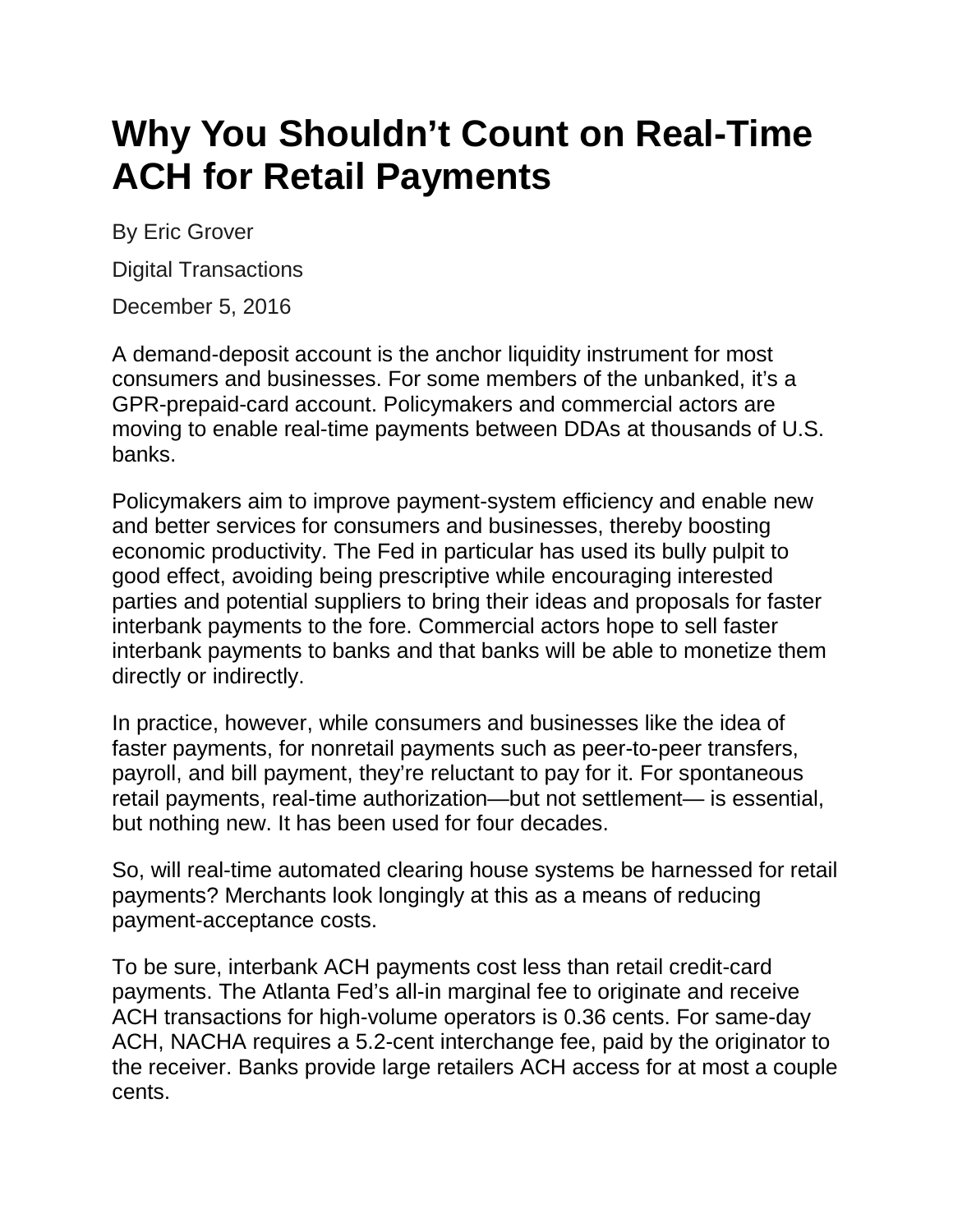Merchants salivate at the notion of ACH transaction costs in lieu of MasterCard Platinum Select and Visa Signature Preferred credit card acceptance costs. But that choice isn't on offer.

The challenges of achieving mass adoption of a real-time ACH-based retail payment scheme are daunting. If and when it occurs, it must satisfy, and ideally delight, players across the value chain and deliver compelling value to those who want to spend with and accept it. And it will be priced relative to competing retail payment systems like American Express, Discover, MasterCard, PayPal, and Visa.

For example, British banks deliver their new real-time, ACH-anchored retail payment scheme Zapp (Pay by Bank) to retailers through merchant acquirers that price it like debit cards and share the economics with issuers.

Also, any ACH-based payment-network challenger must have a credible path to critical mass. Existing retail-payment systems have critical mass, are competitive, and work well for consumers and merchants across all channels in most developed markets.

Perhaps the most plausible path is to build critical mass first in a branded real-time ACH-based P2P system such as Zelle or Swedish banks' Swish, and then turn one's sights on consumer-to-business payments. With close to a million users in July, 2014, Swish launched consumer-to-business payments, charging 16 to 20 cents per transaction. As of last month, Swish had 4.9 million users, still primarily P2P.

U.S. banks participating in Zelle will build P2P utilization to increase customer engagement. They already have eminently profitable retail payment products such as Visa, MasterCard, Amex, and Star well established in consumers' wallets and with merchants. So if they were to enable Zelle for retail payments, they'd charge merchants. They'd also have to develop robust risk-management and exception-processing tools. And, critically, they'd have to incent consumers to use it in lieu of a wallet or purse chock full of payment products that work well.

They'd also have to persuade merchants to accept it, presumably harnessing existing acquirers. Acquirers would be compensated for delivering acceptance. And, banking's not a charity. Issuers too would want to be compensated.